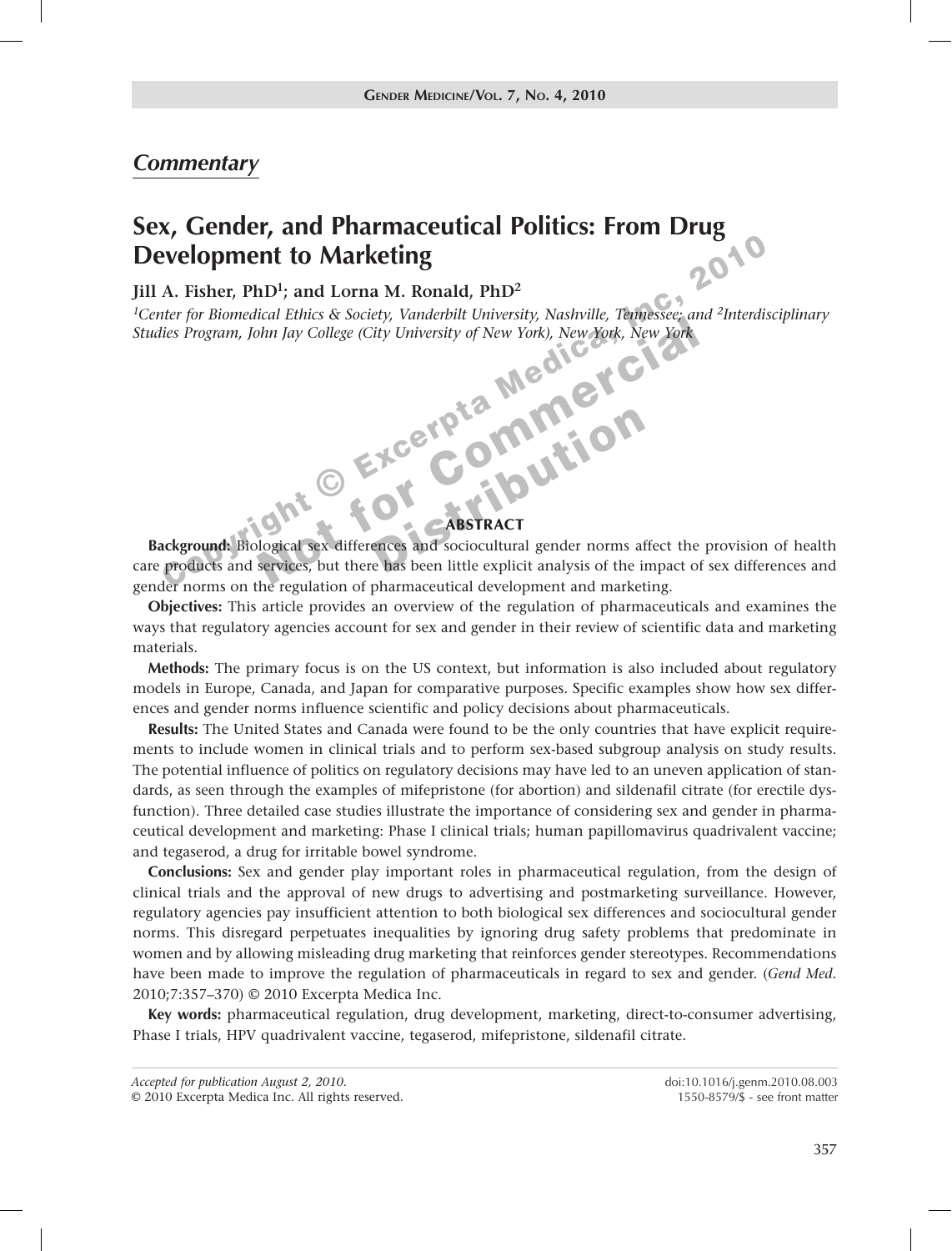#### INTRODUCTION

Pharmaceuticals are an important topic through which to explore sex and gender in health care. This article explores the interplay of gender and pharmaceutical regulation to illustrate how sex and gender differences in drug development and marketing emerge from biology and politics. The concept of "pharmaceutical politics" highlights the complex interaction of regulatory agencies with sociocultural and economic interests to shape the medicines that are available and our knowledge about them. To begin with, sex differences and gender norms affect both drug development and marketing. By "sex," we mean the biological characteristics or differences between men and women. By "gender," we mean the social and cultural norms associated with masculinity and femininity. Specifically, some pharmaceuticals are designed for only one sex, such as hormonal contraceptives for women and erectile dysfunction medications for men. Other pharmaceuticals are approved for use only in one sex, such as drugs to treat irritable bowel syndrome (IBS) in women. These often did not start out as single-sex products, but clinical trial data showed efficacy in just one sex. Beyond the drug approval process, many pharmaceuticals exhibit marked sex differences in their effectiveness or adverse-effect profiles that emerge during clinical use.<sup>1</sup> For instance, some drugs seem to work better in one sex. This is the case for selective serotonin reuptake inhibitors, a class of drugs utilized primarily to treat depression, which tend to be more effective in women than in men.<sup>2</sup> Other drugs cause more adverse drug reactions in women than in men. Specifically, the US Government Accountability Office (GAO) published a report in 2001 which found that of the 10 prescription drugs withdrawn from the market between 1997 and 2001, 8 drugs "posed greater health risks for women than for men" and 4 drugs "had more adverse events in women even though they were widely prescribed to both women and men."<sup>3</sup>

In addition, social and cultural assumptions about gender shape how pharmaceuticals and medical conditions are marketed to patients. This is especially true in the United States, where direct-to-consumer advertising (DTCA) of prescription drugs is permitted. DTCA frequently blurs the line between healthy and unhealthy, frames health in gendered ways, or minimizes the severity of disease or treatment regimens.<sup>4-15</sup> For example, advertisements for the birth control pill Seasonale®\* offer women "freedom" from menstruation, by promising only 4 periods a year (1 every 3 months).<sup>16</sup> As another example, prior to a US Food and Drug Administration (FDA) warning letter sent on April 27, 2001, some antiretroviral drugs were advertised in gay magazines with hypermasculine images of men participating in sports, such as mountain climbing, which are misleading pictures of what can be a grueling medication regimen for HIV/AIDS patients.<sup>9,12,17</sup>

Gender has also been incorporated into the industry technique of rebranding existing drugs as new therapies. To extend the patent protection on the chemical comprising its blockbuster antidepressant, Eli Lilly repackaged Prozac®† as a pill named Sarafem**®** to treat premenstrual dysphoric disorder (PMDD) in women.18 Although premenstrual symptoms are unheard of in many parts of the world, in the United States they became framed as a medical matter of malfunctioning female biology.19 Like earlier psychopharmaceuticals dubbed "mother's little helpers," Sarafem advertisements drew on gendered imagery of marital discord and frazzled motherhood that suggested the drug could be a pharmaceutical solution to women's domestic problems.<sup>20</sup> This marketing campaign led to the FDA issuing a warning letter to Eli Lilly on the grounds that the advertisements blurred the line between clinically normal and abnormal behavior and trivialized PMDD.<sup>21</sup>

This article begins with an overview of the regulation of pharmaceuticals. While our primary focus is on the United States, we also include information about regulatory models in Europe, Canada, and Japan. We describe the ways in which sex, gender, and politics become woven into pharmaceutical regulation, especially with the inclusion of women in clinical trials and sex-based

<sup>\*</sup>Trademark: Duramed Pharmaceuticals, Inc. (Pomona, New York).

<sup>†</sup>Trademark: Eli Lilly and Company (Indianapolis, Indiana).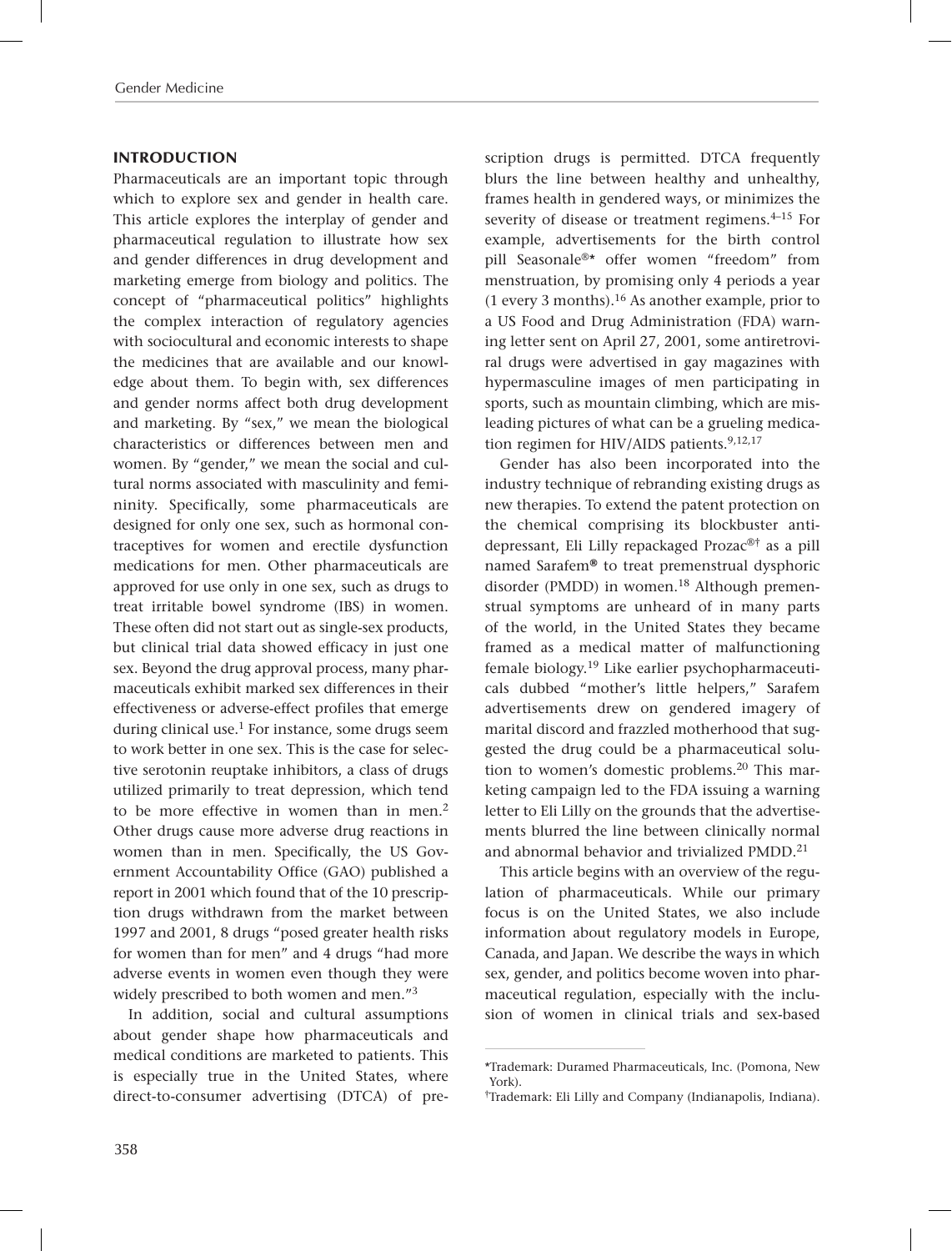analysis of study results. In addition, we describe the potential influence of politics on regulatory decisions that may have led to an uneven application of standards, as seen through the examples of mifepristone (for abortion) and sildenafil citrate (for erectile dysfunction). Next, we provide 3 detailed case studies that illustrate the importance of sex and gender in pharmaceutical development and marketing: Phase I clinical trials; human papillomavirus (HPV) quadrivalent vaccine; and tegaserod, a drug for IBS. Finally, we conclude by summarizing problems with and proposing solutions for the current system of pharmaceutical oversight in regard to sex and gender.

## OVERVIEW OF PHARMACEUTICAL REGULATIONS

### US Drug Regulation

Because the United States is the leading market for the consumption of prescription drugs worldwide, the pharmaceutical industry often prioritizes its drug development and marketing strategy according to the rules and guidelines outlined by the FDA. The FDA regulates how clinical trials are conducted, which drugs are approved for clinical use, and how pharmaceuticals are marketed. For pharmaceutical companies to bring their products to market, they must engage in lengthy research and development to prove that those new pharmaceuticals are safe and effective.<sup>22</sup>

The process for transforming chemical molecules into pharmaceuticals happens in the laboratory through bench and animal research as well as in the clinic through human experimentation. As products advance through the stages of testing, companies submit data and proposed protocols to the FDA to ensure that the research complies with regulations and will generate the information the FDA eventually needs to approve the products. For instance, pharmaceutical companies need sufficient data from animal studies before they can begin human testing. In addition, companies must show that the products are safe in a limited number of humans before they can commence larger studies to test the products' effectiveness. FDA oversight aims to protect human subjects, but it also assists pharmaceutical companies throughout the regulatory process in an incremental way that ensures their eventual new drug applications will be complete. This has led to the criticism that the FDA treats the pharmaceutical industry, instead of the American public, as its partner or client, leading to weaker enforcement of existing regulations.23

The United States is 1 of only 2 developed countries (the other is New Zealand) that allow consumer advertising of prescription drugs, and the FDA is also the agency responsible for regulating all industry marketing campaigns. In its oversight of DTCA, the FDA follows regulations written in the 1960s which state that advertising must be fairly balanced and neither false nor misleading.<sup>24</sup> Since 1997, when it changed its guidelines to facilitate DTCA, the FDA has enforced advertising regulations by sending warning letters that ask pharmaceutical companies to stop or alter unbalanced or misleading advertising campaigns.25 However, these letters are usually sent several months after advertisements have already been printed or aired.7

Although drug development and marketing are regulated as separate processes, pharmaceutical companies often blur the line between the two.23,26 Through postmarketing trials, physicians receive financial incentives to give their patients new drugs and ask them to fill out surveys.27 Unlike more robust Phase IV surveillance studies that serve to generate important information about the safety and effectiveness of drugs newly released on the market, the data generated from these postmarketing studies have limited scientific value, but companies know that patients often continue taking the same drug after the trial has ended and that physicians prescribe the drug to other patients.23 More broadly, the market potential of prospective new pharmaceuticals strongly influences the therapeutic areas in which companies invest their drug development resources.28

#### International Drug Regulation

While the United States may indeed be the pharmaceutical industry's most lucrative market, other regions of the world are important for its profits, so companies must navigate multiple regulatory systems. Pharmaceutical companies can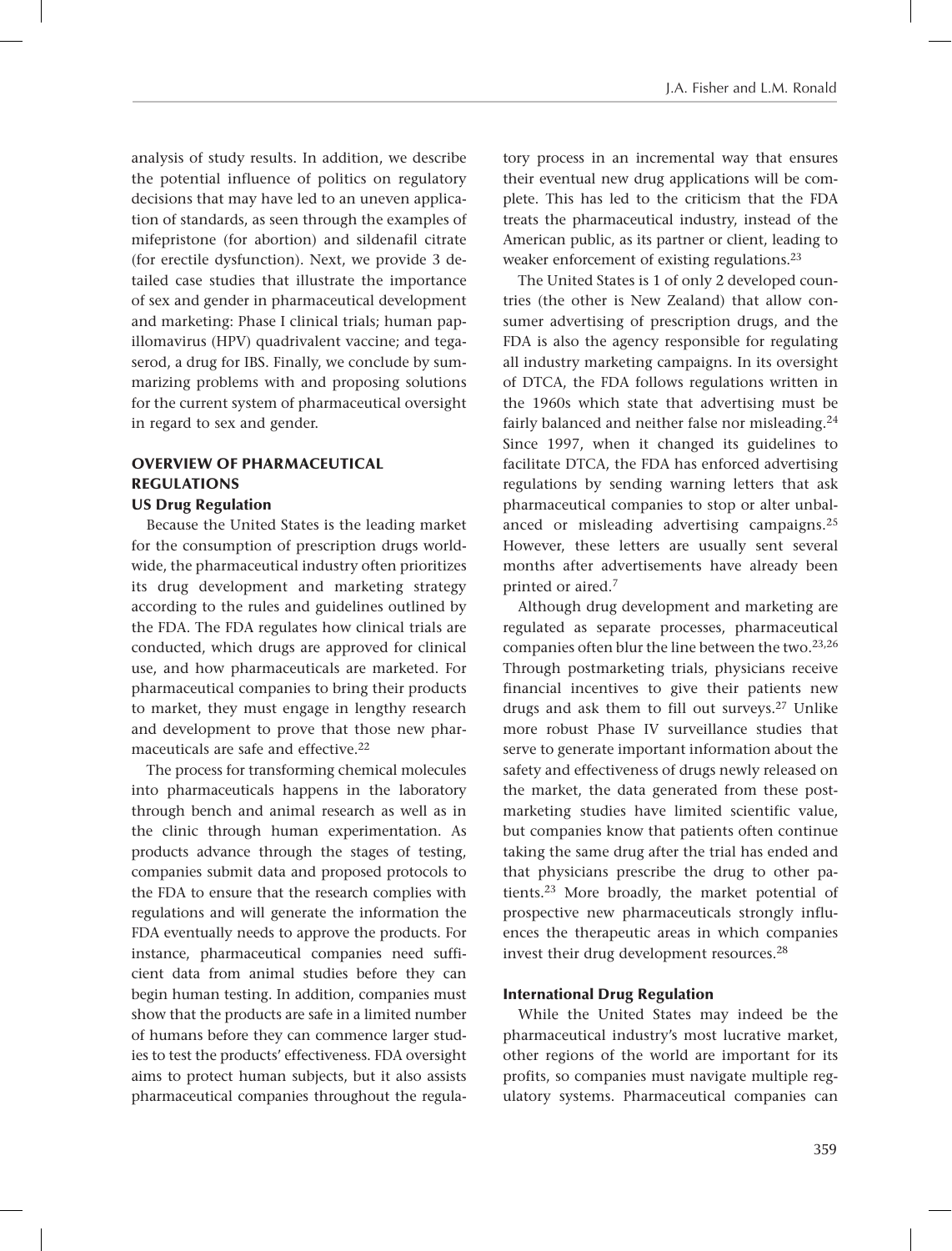either apply to the European Medicines Agency (EMA), or they can apply to a member country for their drugs to become available throughout Europe by means of mutual recognition agreements. In general, approval times are faster for new drugs in Europe than they are in the United States. However, Europe also has a higher rate of market withdrawal of drugs than does the United States, for example, 12% in Great Britain compared with 3% in the United States.29 This suggests that accelerating patients' access to new pharmaceuticals leads to more safety issues, and regulatory agencies must balance these competing pressures.

Canada, in contrast, historically has had a more conservative approach to drug regulation, approving drugs more slowly than the United States and therefore withdrawing fewer from the market for safety reasons. However, Canada's regulatory agency, the Therapeutics Products Directorate, has recently adopted aspects of both the American and European models, requiring pharmaceutical companies to pay user fees (like the United States) and harmonizing its requirements with the EMA. This change is facilitated by the International Conference on Harmonisation, which emphasizes speeding up the approval process even when safety concerns might emerge as a result.29

Japan's Pharmaceutical and Medical Devices Agency (PMDA) is the most conservative pharmaceutical regulatory agency worldwide because of its compensation scheme and ethnicity requirements. Starting in 1979, the original purpose of drug oversight was to compensate victims; the government pays medical expenses, disability compensation, and death benefits for injuries and deaths resulting from prescription drug use.<sup>30</sup> In addition, to market their products in Japan, pharmaceutical companies were required until 2007 to complete all their clinical studies in Japan on ethnic Japanese subjects. Now, the PMDA allows pharmaceutical companies to complete smallscale "bridging studies" using ethnic Japanese subjects worldwide to confirm that Japanese bodies metabolize the drugs similarly to original trial subjects' bodies.<sup>31</sup> This recent change is expected to speed up drug approval times dramatically in Japan.

Although the FDA is often described as the most rigorous regulatory agency in the world, it focuses its review of new drug applications exclusively on safety and efficacy. In contrast, European nations and Canada also take into account comparative effectiveness and the cost of products when deciding whether to use drugs in their national health systems. While these measures do not keep drugs off the market, they do limit their adoption by health care providers. Prioritization of cost control and comparative effectiveness means that new drugs are evaluated against preexisting products, helping to determine their clinical utility rather than relying on the free market to do so.32 In 2009 as part of the American Recovery and Reinvestment Act, the United States earmarked significant sources of new funding for comparative effectiveness research through the Department of Health and Human Services, especially the National Institutes of Health and the Agency for Healthcare Research and Quality. It will be interesting to trace how this investment of research dollars might influence future health care policy in the United States.

### Gender, Sex, and Regulation

National efforts to regulate drug development are beginning to include explicit attention to biological differences between men and women. In the 1980s, influenced by the women's health and HIV/ AIDS movements, the US regulatory apparatus began not only to lift restrictions on women's participation in clinical trials, but also to incorporate requirements for medical research to include diverse populations and document differences based on sex and race/ethnicity.<sup>33</sup> Whereas federal funding mandates the inclusion of women and minorities in clinical research, private-sector research is regulated primarily through applications to the FDA for marketing new drugs or devices. Changes to FDA requirements were made in the late 1980s and early 1990s that lifted restrictions on women's participation in clinical trials and obliged companies to analyze clinical trial data by sex. Moreover, these requirements apply to marketing as well as to product labeling, which must include any sex-based differences that might influence the prescription decisions physicians and patients make.<sup>1</sup> Despite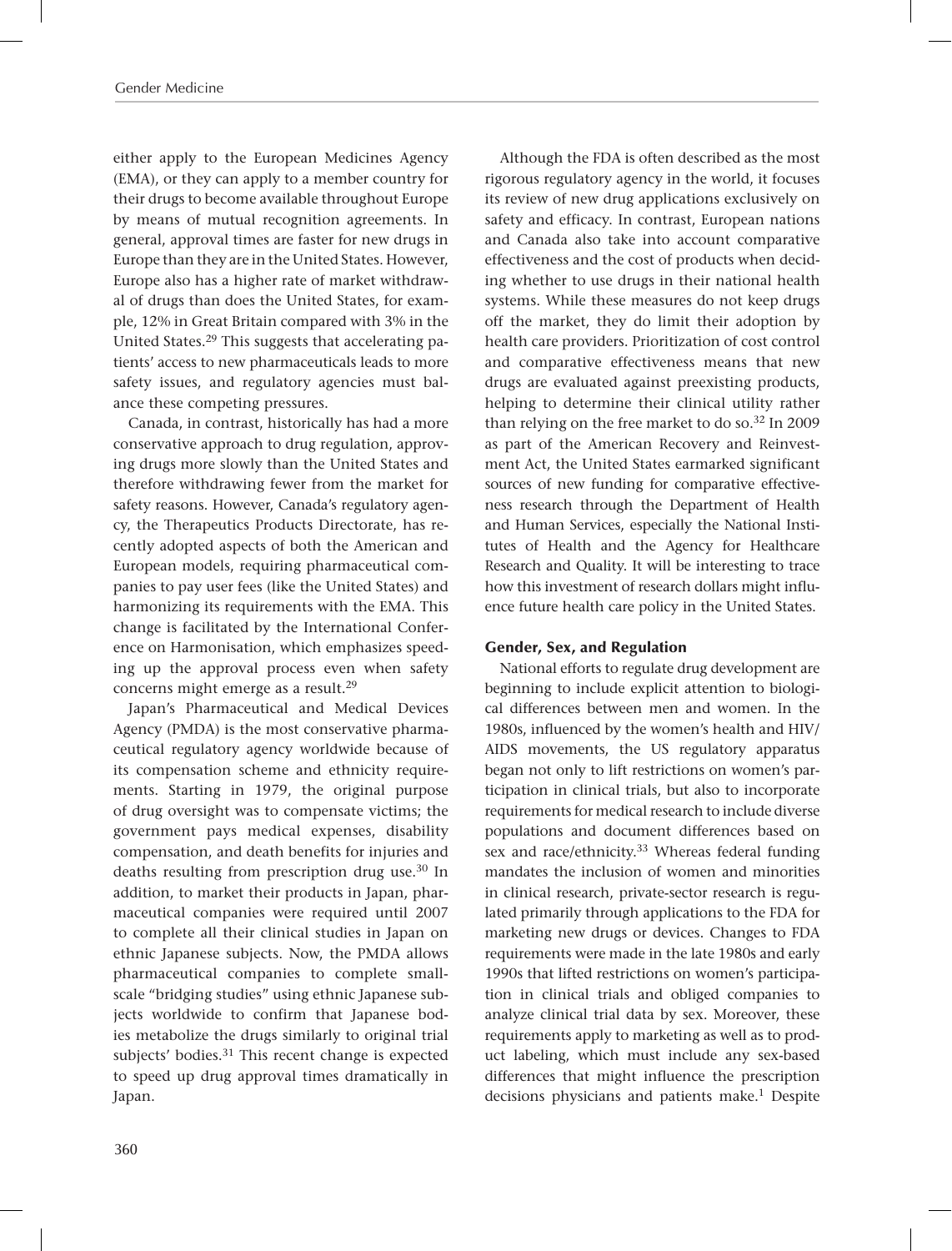these requirements, pharmaceutical companies often fail to include information on sex differences in their new drug applications, and the FDA fails to enforce its requirements before approving new drugs.34 This effectively means that potential sex differences often remain unknown.

Canada is the only other country to have a regulatory approach to sex-based analysis of data from clinical trials which is similar to that of the United States. Beginning in 1996, it has required the inclusion of representative numbers of women in clinical trials followed by subgroup analysis. In contrast, the European Union and Japan have no such mandates. The Medicines and Healthcare Products Regulatory Agency in the United Kingdom explicitly encourages, but does not require, the inclusion of women in clinical trials.33

#### GENDER POLITICS IN FDA OVERSIGHT

Like most government activities, the approval of new drugs is a political process.35 Despite the institutional infrastructure and scientific processes in place at the FDA, broader politics, including gender politics, can influence the outcome of drug applications. The most striking cases are mifepristone and sildenafil citrate, which together tell quite different stories about the FDA approval of pharmaceuticals.36

Mifepristone, initially known as RU-486, is a pharmaceutical that induces abortion. Evidence that mifepristone was both safe and effective was available in the late 1980s when it was approved in France, but the FDA requested that additional studies be conducted.<sup>36</sup> After these data were submitted, the FDA deemed in 1996 that the drug was both safe and effective, but delayed approving it by stipulating that additional label and manufacturing information was necessary before the product could go to market.37 An additional 3-month delay occurred when the supplier of the bulk material changed, and the FDA requested supplementary data to ensure the stability and quality of the product. Mifepristone eventually received approval in 2000.

Given the political clout of antiabortion groups in the United States, mifepristone was seen by many members of Congress as very threatening \*Trademark: Pfizer Inc. (New York, New York).

because this pharmaceutical has the potential to increase the availability of abortions.37 To address this concern, the FDA mandated that mifepristone would not be available through a prescription at pharmacies but only through specially qualified licensed physicians, effectively limiting its use.<sup>36</sup> For the past 20 years, mifepristone has remained a politically controversial drug. There have been numerous (unsuccessful) bills proposed that would pass laws banning or restricting the use of mifepristone, and its approval and oversight have been the subject of Congressional investigation.<sup>38</sup>

The case of sildenafil citrate (Viagra<sup>®\*</sup>) is quite different. The FDA classified the drug to treat erectile dysfunction as "a major advance in treatment" so that it was eligible for priority review. The FDA granted approval of the product in 1998, less than 6 months after it received the application, at a time when most drugs took well over a year to receive approval. By the end of the year, the adverse-effect profile of sildenafil citrate was becoming increasingly a cause for concern, and the FDA required the manufacturer to issue a warning letter to physicians. Within just several months of the drug's availability on the market, 242 deaths were linked to the drug, 130 of which were in the United States.39 Moreover, the approved FDA label for sildenafil citrate has changed substantially between the years 1998 and 2008 to include passages from postmarketing experience about the possibility of heart failure as a result of taking the drug. Simultaneously, marketing for sildenafil citrate has broadened the drug's use from an impotence treatment to erectile *enhancement*. 40 While there are serious risks of taking sildenafil citrate and the health benefits of this drug for this condition are limited, drug therapy for erectile dysfunction is not politically controversial, and there has been little political will to restrict the use of sildenafil citrate or to remove it from the market.

These 2 cases illustrate how sociocultural norms about gender can determine the availability of pharmaceuticals. Regardless of how innovative, safe, or effective the 2 products are, politics pre-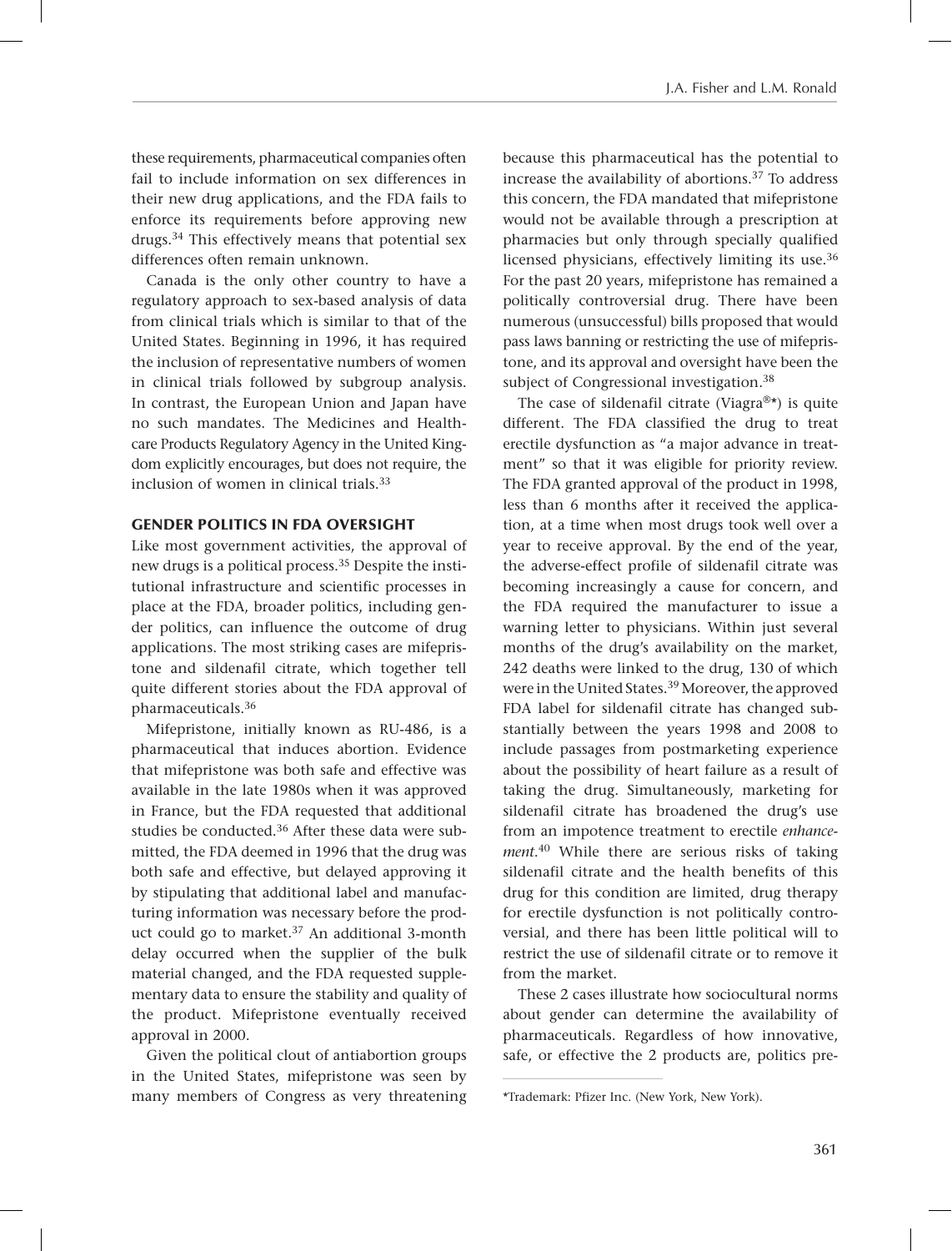vailed in keeping mifepristone off the US market for more than a decade. On the surface, it appears that it is simply abortion politics that influenced mifepristone's slow progress through the FDA approval process. At a deeper level, it can be read as gender politics, because gender norms construct promiscuity as problematic in women, but not in men. Mifepristone, similar to hormonal contraceptives, raises alarms that it will enable women's promiscuity.36 In contrast, sildenafil citrate did not raise alarms about men's promiscuity. Gender politics thus allowed for the rapid approval of sildenafil citrate for the US market.<sup>40</sup> In other words, these cases show that gender politics do not operate only in the assessment of risks, benefits, and value of a product designed for women, but also in the review of a therapy for men*.* 

## INTERACTION OF GENDER, SEX, AND PHARMACEUTICAL POLITICS: CASE STUDIES Underrepresentation of Women in Phase I Clinical Trials

The first stage of testing new pharmaceuticals in humans is referred to as *Phase I clinical trials*. These trials usually commence after sufficient data have been generated from animal studies to indicate to researchers that an investigational product is reasonably safe and appears promising as a therapeutic. The purpose of these studies is to test the safety of the drugs and to establish appropriate doses that can be given to humans. Establishing dosage for each drug is usually predicated on the idea that the dose should be as high as the human body will tolerate—before the adverse effects become too burdensome or dangerous for the majority of subjects. Multiple Phase I trials in which doses are sequentially escalated are necessary for companies to have enough data to understand the adverse-effect profile of each drug and to settle on the dose of the drug to be used in the next stage of clinical testing. Phase I studies are also known as *First-in-Man clinical trials*. Although this term employs the word "man" in a universal way to indicate the move from animal to human testing, its gendered connotation is apt. The vast majority of human subjects in these safety studies—approximately 70%—are men.<sup>41</sup>

The underrepresentation of women in Phase I clinical trials has several causes. Historical modes of paternalism assumed women needed additional protection in medical research. For example, from 1977 to 1993, the FDA banned "women of childbearing potential" from early-phase clinical trials.42 The ban's purpose was to protect fetuses from exposure to investigational drugs that carried unknown risks, especially those that might be teratogenic. While limiting the participation of pregnant women in clinical trials may certainly be an appropriate way to minimize harm to the fetus, the broader ban on women's inclusion was based on the model that women are always potentially pregnant. Historically, the protection of hypothetical fetuses took priority over scientific knowledge about possible sex differences in the safety of new pharmaceuticals.

Today, companies often explicitly exclude women who are taking hormonal contraceptives from participation in Phase I studies. At times, this prohibition is linked to the companies' desire to include only healthy subjects who are not taking any prescription medications, but frequently there is a specific concern that contraceptives could change the absorption of the investigational drug or its adverse-effect profile. Men, in spite of their naturally occurring hormone cycles, are considered to be biologically static, and therefore are treated as the norm in science and medicine.<sup>43</sup>

Another important contributor to the low participation of women in Phase I studies is the structure of the clinical trials. Because these are safety studies in which the effects in humans are unknown, the protocols are predominantly in-patient confinement studies.<sup>44</sup> Although some of these studies are completed in a weekend, others require human subjects to check in to the testing facility for up to 4-week stints. These studies are simply not compatible with many women's lives, given that women tend to be the primary caretakers of children and elderly parents. Thus, women may be excluded from studies because they cannot devote the same amount of time to participation that men can.

Regardless of the factors creating a gender imbalance in the enrollment rates of men and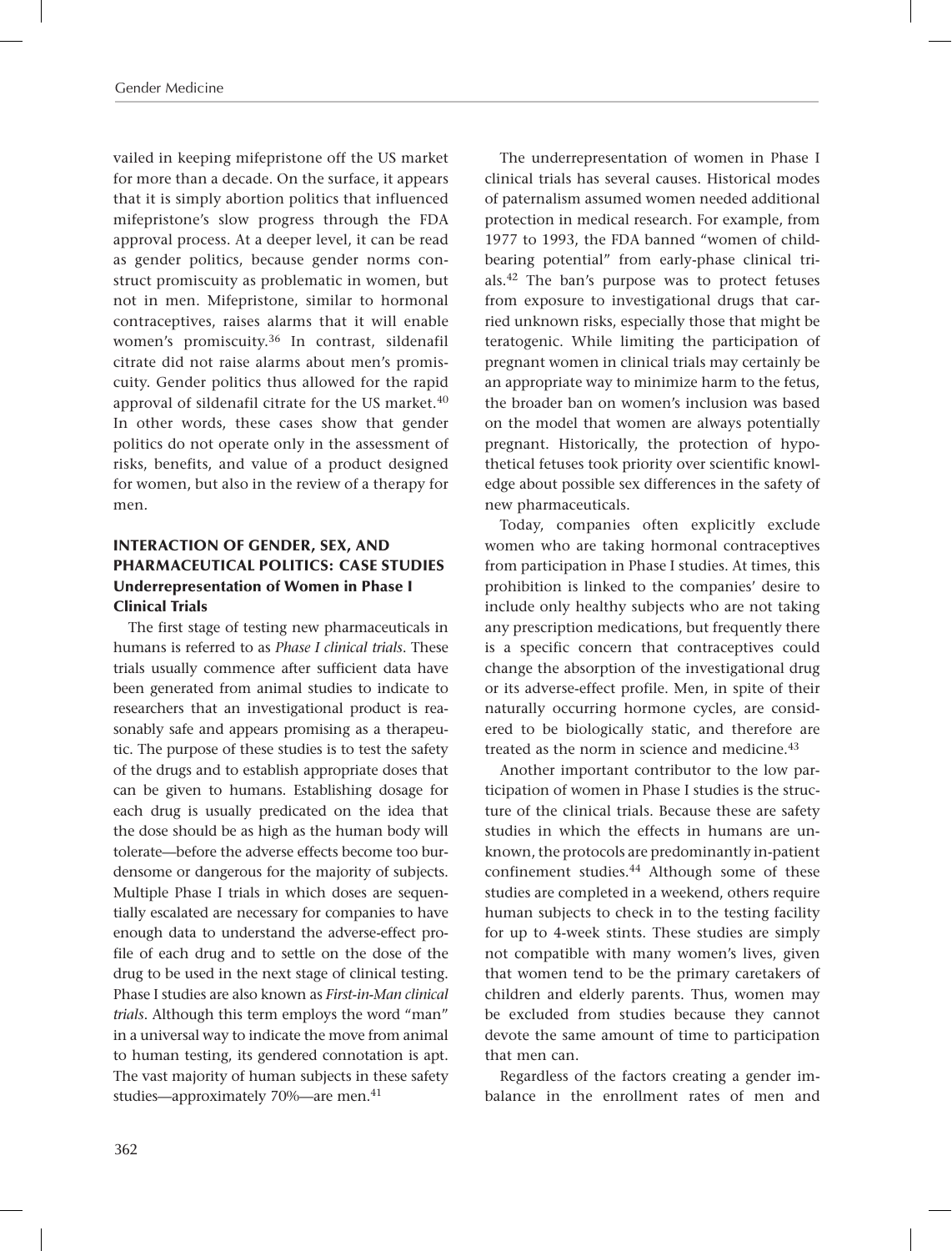women in Phase I studies, the effects of it are striking, especially as they reverberate beyond drug development to everyday clinical practice.45 For instance, women are 1.6 times more likely to develop adverse drug reactions than are men, based on how drugs are absorbed, metabolized, and eliminated; in addition, women's reactions tend to be more severe and serious than are men's.<sup>46,47</sup> Many researchers attribute these differences to women's lower body weight, smaller organ size, and higher percentage of body fat.48

According to the FDA, differences in reactions to pharmaceuticals that occur between the sexes are relatively uncommon, with only 20% of the drugs the agency reviews indicating physiological differences between men and women.<sup>1</sup> However, a 2001 GAO report criticized the FDA for poor enforcement, citing evidence that almost 40% of the studies submitted to the FDA fail to reveal the sex of participants and 33% fail to present available safety data according to sex.<sup>34</sup> The GAO found this oversight particularly troubling in light of an earlier investigation which revealed that 8 of the 10 drugs removed from the market due to safety concerns between 1997 and 2000 posed greater health risks for women than for men.3

Safety concerns like these emerged only after the drugs had been approved by the FDA and were widely available to patients. This points to the need to more thoroughly understand the effects on men and women while these drugs are still under development. Because women are underrepresented in Phase I studies, the scientific and clinical knowledge that the medical community has about new drugs is dangerously limited. Conducting dosing studies on men skews the established dose of pharmaceuticals to amounts that may not be as well tolerated by women's bodies. The issue, however, goes beyond a simple one of sex; clinical trials need to include a diverse spectrum of human participants so that the adverseeffect profiles of new drugs can be known according to sex, age, body weight, and other important factors.49,50 The goal of the FDA should not be to work with pharmaceutical companies to bring their products to market as quickly as possible, but to provide and enforce policies to ensure that medical providers have a robust knowledge base to draw from when making decisions for their patients.

#### Human Papillomavirus Quadrivalent Vaccine

HPV is the most common sexually transmitted infection worldwide, contracted by most women shortly after the beginning of sexual relations. In the United States, HPV infects as many as four fifths of women as well as two thirds of men during their lifetime.51 Most cases of HPV are benign for those with fully functioning immune systems, but both women and men can suffer serious consequences of HPV infection. HPV is responsible for genital warts and various cancers, most famously, cervical cancer, but also oral, anal, and penile cancers (**Table I**).52

The connection between HPV and cervical cancer was shown in the early 1980s.<sup>53</sup> Although

| Site          | Total<br>Cancers | Attributable<br>Fraction, % | Attributable<br>Cancers | Percentage of<br>All Cancer |
|---------------|------------------|-----------------------------|-------------------------|-----------------------------|
| Cervix        | 492,800          | 100                         | 492,800                 | 4.5                         |
| Mouth         | 274,100          | 3                           | 8200                    | 0.1                         |
| Head and neck | 52,100           | 12                          | 6300                    | 0.1                         |
| Vulva/vagina  | 40,000           | 40                          | 16,000                  | 0.2                         |
| Anus          | 30,400           | 90                          | 27,400                  | 0.2                         |
| Penis         | 26,300           | 40                          | 10,500                  | 0.1                         |
| All sites     | 10,843,600       |                             | 561,200                 | 5.2                         |

Table I.Worldwide cancers attributable to human papillomavirus infection.

Adapted from Parkin with permission.52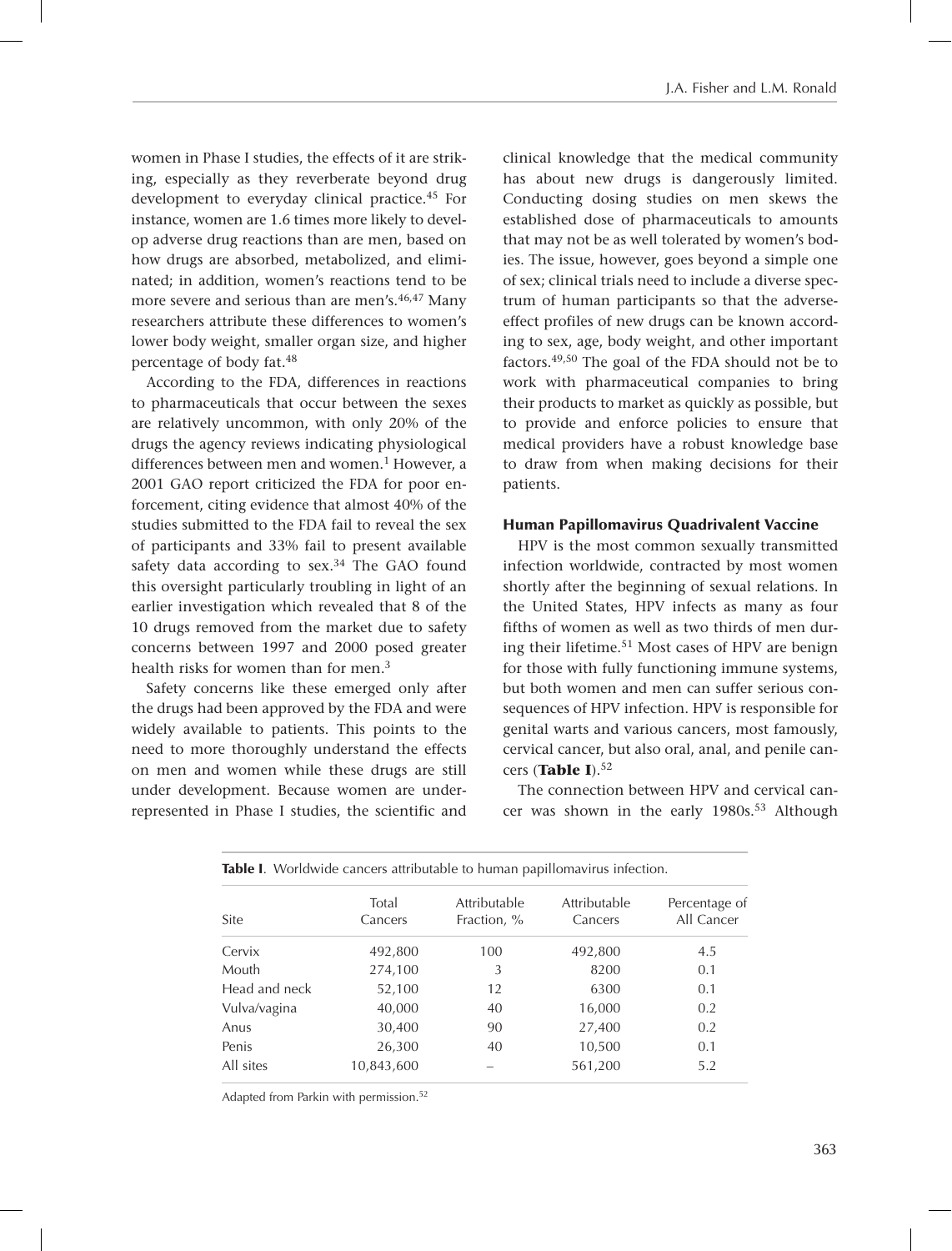cervical cancer is an outcome of HPV, it is by no means the case that HPV in women inexorably leads to cervical cancer. In fact, healthy women largely fight off HPV as well as the precursors to cervical cancers, lesions known as cervical intraepithelial neoplasia (CIN) 1, 2, and 3. When the body's immune system does not fight off the lesions, Pap screening (Papanicolaou smear) can discover them and they can be removed. However, without adequate access to health care, women in developing countries and poor (often minority) women in the United States still suffer from cervical cancer that could have been prevented by regular screening (Table II).<sup>52</sup>

Men can also be affected by HPV infection and its related ailments. In particular, men who have sex with men (MSM) suffer disproportionately from anal cancer, which is predominantly caused by HPV infection. Indeed, in the United States, the rate of anal cancer in MSM rivals the rate of cervical cancer seen in women prior to the introduction of routine Pap screening in 1960.<sup>54</sup> Currently, men do not have access to screening tests, and many are reluctant to utilize available health services, which may be amplified in the case of anal examination because of the fear of stigma for MSM.

Despite the broader risks of HPV, when Merck & Co., Inc. introduced the HPV quadrivalent vaccine to the United States in 2006, it was marketed primarily as a cervical cancer vaccine for girls and young women.55 The clinical trials did not use cervical cancer as an end point, however, but instead used CIN lesions. This end point was approved by the FDA in November 2001 for 2 reasons: not only would demonstrating effectiveness against cervical cancer require a lengthy trial, but it would also mean denying patients the standard of care, because CIN lesions are removable.56 Because of the focus on cervical cancer, the main efficacy studies included 16- to 26-year-old girls and women. The safety studies included both sexes but limited the age of subjects: female participants were aged 9 to 26 years, whereas male participants were aged 9 to 15 years.

Merck's head researcher on the project argued that these ages were chosen on the basis of "those

|                       |  | Table II. Cervical cancer attributable to human papil- |  |  |
|-----------------------|--|--------------------------------------------------------|--|--|
| loma virus infection. |  |                                                        |  |  |

|                      | Cervical<br>Cancers | Percentage of<br>All Cancer |  |
|----------------------|---------------------|-----------------------------|--|
| Developing countries | 409,400             | 7.0                         |  |
| Developed countries  | 83,400              | 17                          |  |

Adapted from Parkin with permission.52

that would benefit most from administration of a prophylactic HPV vaccine."56 Even though the main efficacy studies did not, in this case, include boys and men, this Merck researcher also argued in favor of vaccinating both girls and boys. The reasons he provided were that "vaccine coverage in girls is going to be incomplete" and "men transmit HPV to women." Drawing on the example of rubella, he suggested that gender-neutral vaccination will more effectively reduce the rates of cervical cancer. Other researchers have agreed that men should be vaccinated as an additional means to prevent disease in women.57 Yet, this rationale does not take into account the risks that HPV infection poses to men, especially MSM who are at heightened risk of HPV-related anal cancer. In late 2009, Merck sought and obtained FDA approval to market the vaccine to males (aged 9–26 years) for the prevention of genital warts caused by HPV; nonetheless, Merck has not yet promoted its cancer prevention potential for males.

Gender politics surrounding the HPV quadrivalent vaccine are most visible when examining how it has been marketed as Gardasil\* to the US public. Avoiding depictions and discussion of sex and sexual transmission, the vaccine has primarily been marketed by mobilizing female empowerment rhetoric about cancer prevention. In the advertisements, young women in their twenties stand confidently, declaring that they want to be "one less" incident of cervical cancer and explaining "I chose to get vaccinated because…" As is frequently the case with empowerment rhetoric employed in health care contexts, "empower-

<sup>\*</sup>Trademark: Merck & Co., Inc. (Whitehouse Station, New Jersey).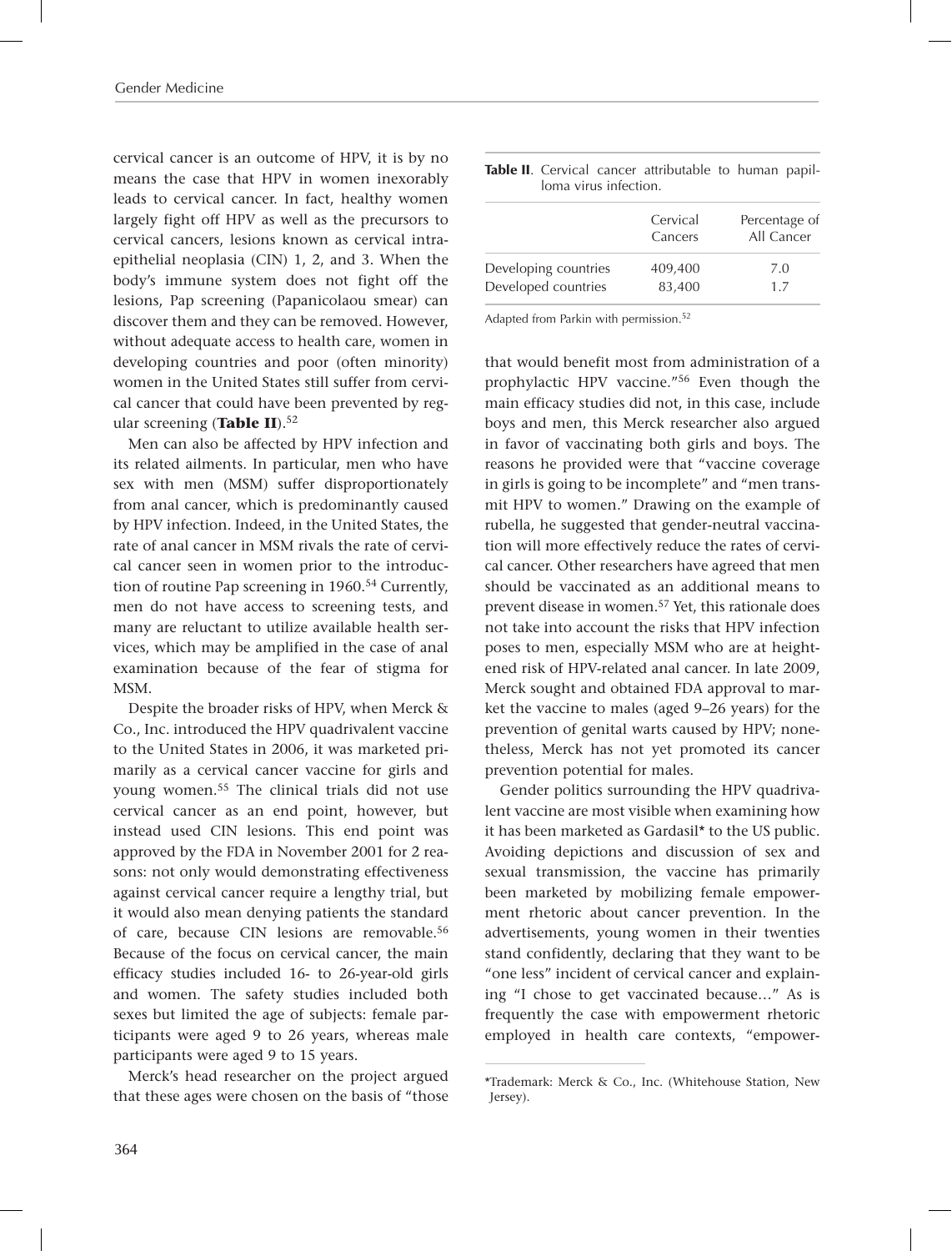ment" seems to be achieved solely as the result of medical choices.58 In this example, the message is that girls should protect themselves from cervical cancer with the vaccine—not through sex education or practicing safer sex. Though it is marketed as a cervical cancer vaccine, it has brewed controversy in the United States because the vaccine cannot be separated from debates about sex education,55 and this will likely intensify with the marketing of the vaccine to prevent genital warts in males. While Merck was perhaps aiming to avoid this controversy, by not tackling it head on the company neglected key issues of public health. Not addressing sexual activity means leaving out all the risks of HPV to both male and female partners, regardless of their sexual orientation.

#### Irritable Bowel Syndrome and Tegaserod

IBS is a chronic condition that causes abdominal pain along with persistent diarrhea, constipation, or both. Its symptoms prevent sufferers from everyday activities, as they feel the need to limit the foods they eat and remain close to a lavatory. Foods that act as triggers include heavy, fatty foods; chocolate; alcohol; and carbonated drinks. In addition, stress can worsen IBS symptoms. Relatively little is known about what causes IBS, but the facts that women's symptoms worsen during menstruation and that men are diagnosed less often than women have led some experts to point to hormonal causes.59–63 In particular, estrogen and progesterone may increase abdominal pain, and testosterone may have a protective effect. This fits with the idea that IBS is a "woman's disease," a common misconception that is reinforced by the development and marketing of IBS drugs for women only.

Diagnoses of IBS are more common among women than men in the United States and Western Europe.64 One explanation for this difference lies in the general unwillingness of men to access health services or to let others know they are experiencing pain or discomfort.65 However, recent research indicates that men may suffer equally and even access health services for IBS symptoms at the same rate as do women, but do not receive IBS diagnoses from their doctors.<sup>66</sup> This sex disparity does not exist in all other parts of the world, as **Table III** shows.<sup>64</sup> The sex gap in the United States and Europe has made it difficult to recruit men as research participants and to perform studies that assess the extent to which the different incidence in men and women is due to biological factors or the gendered nature of the disease.<sup>67</sup> Likewise, it has been difficult to prove drug efficacy in men without sufficient male clinical trial subjects.

Along with the management of IBS through dietary restrictions and stress reduction, several drug therapies have been developed that alleviate the symptoms of IBS. Recently, researchers have explored the connections between the brain and the gut and, following new understandings about the role of serotonin in both, 2 drugs were developed in the 1990s for IBS. First, alosetron was developed for diarrhea-predominant IBS in women. This is the more common form of IBS in men, but the drug was not found to be effective in this subgroup. Alosetron was approved by the FDA in February 2000, undeterred by the agency's awareness that it may cause ischemic colitis, an enlargement of the large intestine.<sup>68</sup> It was voluntarily

Table III. Worldwide prevalence and gender distribution of irritable bowel syndrome.

| Country        | Prevalence<br>(9/0) | Female-to-Male<br>Ratio |  |
|----------------|---------------------|-------------------------|--|
| United Kingdom | 22.0                | 2.14                    |  |
| United States  | 17.0                | $2.00*$                 |  |
| Hong Kong      | 17.0                | 0.99                    |  |
| Norway         | 16.2                | 1.04                    |  |
| Australia      | 13.6                | 2.01                    |  |
| Canada         | 13.5                | 1.75                    |  |
| China          | 11.5                | 1.25                    |  |
| Singapore      | 11.0                | 1.21                    |  |
| Spain          | 10.3                | 2.42                    |  |
| India          | 7.5                 | 0.85                    |  |
| Korea          | 6.6                 | 0.85                    |  |
| Japan          | 6.1                 | 1.73                    |  |
| Iran           | 3.4                 | 0.93                    |  |

\*Indicates an estimate derived from author's discussion of overall prevalence in the United States.

Adapted from Gwee with permission.<sup>64</sup>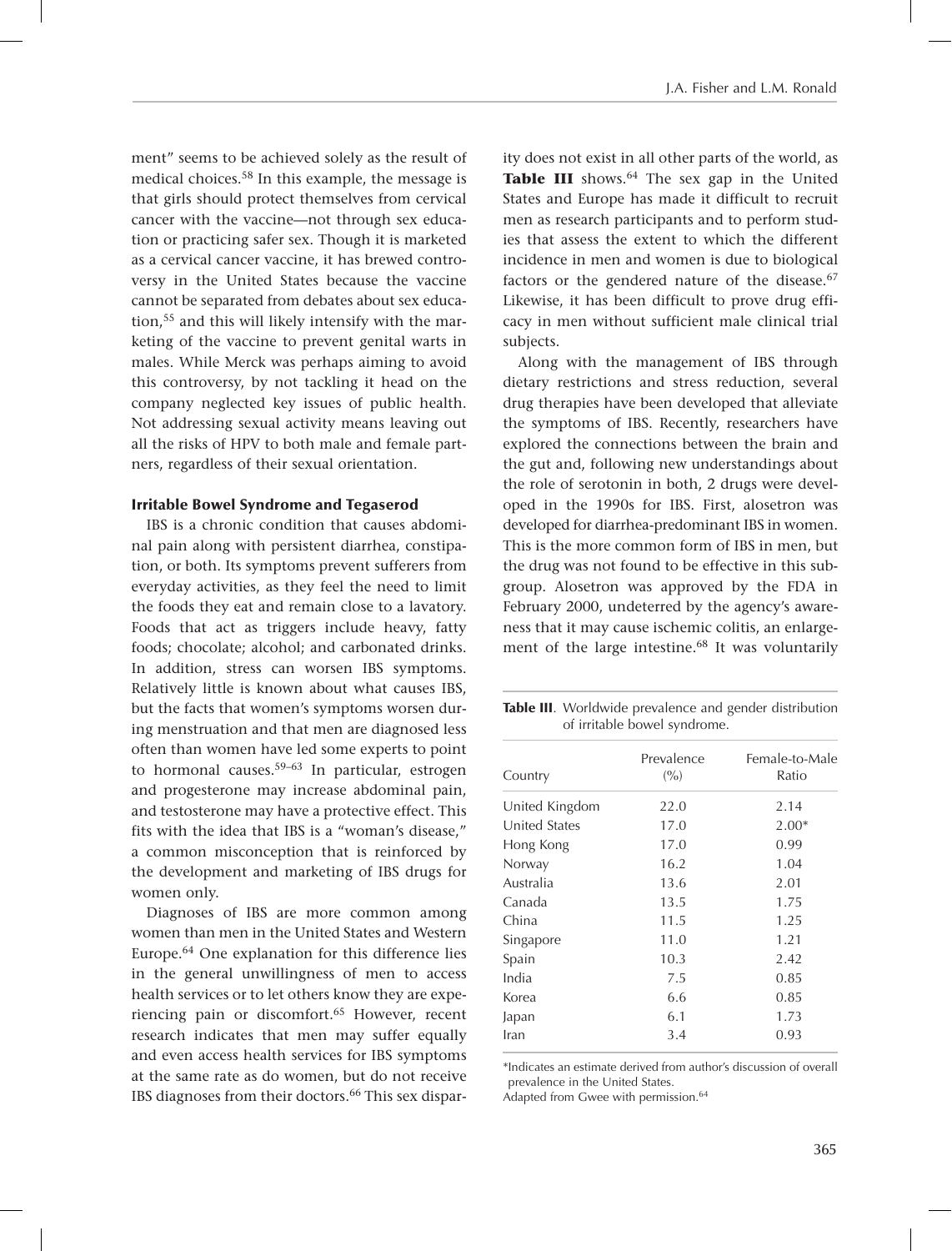withdrawn from the market in November 2000 following reports of severe gastrointestinal adverse events, including the death of 5 women taking the drug.69 In June 2002, the FDA approved its reentry to the market under restricted conditions. Critics have suggested that the FDA's willingness to return the drug to the market shows the extent to which the agency serves the interests of industry.23,69

In July 2002, the FDA approved another drug for women to treat IBS with constipation. Tegaserod (Zelnorm®) had been developed by the Swiss pharmaceutical company Novartis International AG. The Swiss drug regulatory agency, Swissmedic, had approved tegaserod in 2001. Lacking sufficient data for its safety and efficacy in men, both Swissmedic and the FDA approved tegaserod for IBS with constipation in women only. Later, the FDA allowed for its extension to men for the related condition of chronic constipation. This was based on 2 clinical trials in which 86% and 90% of the respective study populations were female.70 Notably, some questions were raised during FDA hearings about the appropriateness of approving tegaserod for men with chronic constipation, given the paucity of male clinical trial subjects and concern about extrapolating study results from females to males.<sup>70,71</sup>

After the US approval of tegaserod, Novartis began an intensive marketing campaign that featured women's bare abdomens with words written in black marker such as "Yes, there's help," "I'm feeling better," and "Ask your doctor." The advertising thus steered clear of the unsavory aspects of the condition by focusing instead on attractive young female bodies. Although IBS with chronic constipation is common among all age groups and can worsen during menopause—these advertisements featured attractive young bodies of thin, primarily white, women in their twenties. In addition, newspaper advertisements were designed that included disease promotion campaigns for IBS itself, which gave information that "her pain and suffering are over … in just three days," and thus overstated the efficacy of tegaserod.72 Because of limitations to FDA enforcement of advertising regulations, however, the warning letter was issued 3-1/2 months after the appearance of the advertisements it referenced. During these 3 months, there was a substantial increase in doctor visits and IBS diagnoses.73

In March 2007, less than 5 years after the FDA approved tegaserod, the agency asked Novartis to remove the drug from the market. A Swiss government meta-analysis of 29 trials had found an increased risk of adverse events—specifically, 13 cases of heart attacks, stroke, and angina.74 Although tegaserod is a chemical that can bind to receptors not only in the gut but also in the heart, clinical trials had not shown any cardiac adverse effects. In the larger population, however, the drug had increased the risk of heart attacks. Given the fact that it did not consider IBS to be a serious condition, the FDA decided, along with other regulatory agencies including Health Canada, that the risk of heart attack was too great.

### **CONCLUSIONS**

Sex and gender play a role in every stage of pharmaceutical regulation, from the design of clinical trials and the approval of new drugs to advertising and postmarketing surveillance. However, regulatory agencies pay insufficient attention to meaningful differences between women and men in terms of both sex and gender. This disregard, in our view, perpetuates inequalities by neglecting drug safety problems that predominate in one sex and by allowing misleading drug marketing that reinforces gender stereotypes.34,75 Clinical trials, for example, frequently lack an even composition of men and women. The first stage of testing drugs on humans, Phase I, is described as "First-in-Man," a phrase that is often literally true. Although some steps have been taken to include women, most drugs are tested for safety primarily on men, which is problematic because women often experience more severe adverse effects and may require lower doses. Pharmaceutical companies should be required to include representative populations in Phase I studies so that the drugs that are brought to market are safer for the patients consuming them.

In contrast to most Phase I trials, the examples of the HPV quadrivalent vaccine and tegaserod show that some clinical trials for effectiveness (known as *Phase III*) use few male subjects. In the case of the HPV vaccine, studies initially focused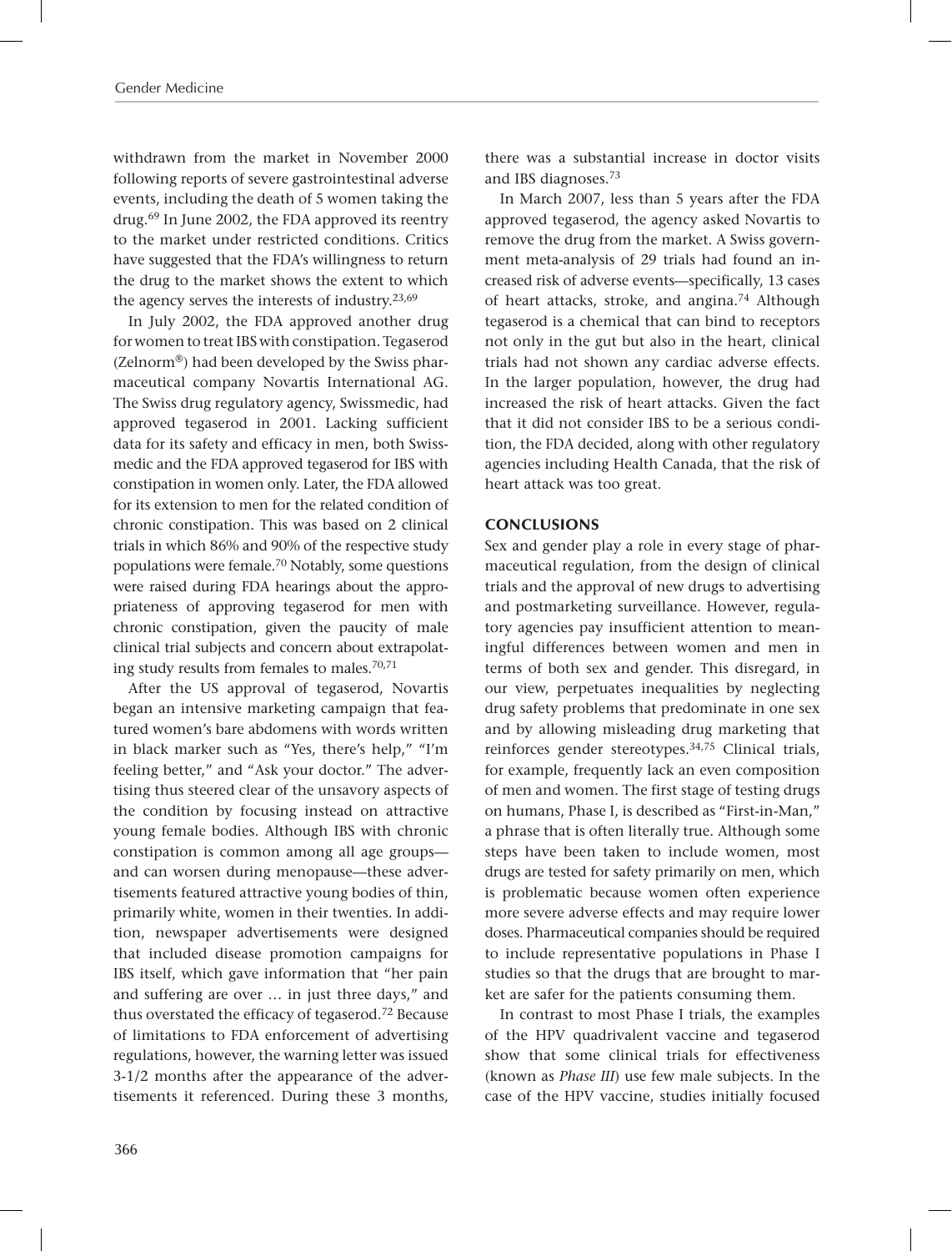on cervical cancer precursors rather than the range of conditions that HPV causes. For marketing reasons, one particular cancer in women took precedence over other HPV-caused diseases, which are less prevalent in men and women but nonetheless significant.52 The preponderance of data about the drug's effects on women and the virtual absence of data about effects on men hinder public health efforts to tackle HPV. Similarly, tegaserod was approved for IBS in women only. In this case, the rationale was not that men are unaffected by IBS or that the drug was ineffective in men, but simply that it was difficult to find male research subjects.<sup>71</sup> Although the drug was subsequently approved for chronic constipation in both sexes, it is interesting to note that there was discussion within the FDA regarding the applicability of women's trial results to men. This indicates a double standard that is operating, wherein regulators do not question the generalizability of data derived from male participants but question the applicability of data from women to men. To enable both men and women to benefit safely from new pharmaceuticals, standards need to be applied symmetrically so that one sex is not considered the norm to which the other is held.

Beyond representation in clinical trials, regulatory institutions need to attend to sex and gender politics in sales and marketing (**Table IV**). Ideally, this should include a critical understanding of the way that pharmaceutical companies use gender to construct disease and disease markets. As the Sarafem example at the outset of this article shows, the current system of pharmaceutical regulation allows for companies to create new brands without inventing new products.19,23 Critical attention to gender could help to reveal contestations behind disease categories like PMDD and strengthen the FDA's ability to evaluate advertising.

Fundamental challenges remain, however. Inadequacies with current drug regulation restrict the possibilities of making pharmaceutical oversight fair and effective for everyone. FDA oversight of pharmaceutical advertising has little value because of the delay between the start of a marketing campaign and the sending of a warning letter. Current standards for proof of safety and efficacy neglect to compare investigational products against the standard of care, which means that new drugs may be no more effective and possibly more harmful than the existing treatment options. Both women's and men's health are more likely to be endangered when regulatory bodies fail to engage these issues. Meaningful change, therefore, requires that government agencies prioritize public health

| Stages of the<br>Pharmaceutical Life Cycle | Actors Who Need to Pay Attention to Sex and Gender                                                                                                                  |  |  |
|--------------------------------------------|---------------------------------------------------------------------------------------------------------------------------------------------------------------------|--|--|
| Invention of drug                          | Funding bodies                                                                                                                                                      |  |  |
| Definition of condition                    | Pharmaceutical companies                                                                                                                                            |  |  |
| Safety trials                              | Clinical trial centers                                                                                                                                              |  |  |
| Efficacy trials                            | Private and government insurers                                                                                                                                     |  |  |
| Drug approval                              | Government regulators                                                                                                                                               |  |  |
| Recommendations for use                    | Medical professionals                                                                                                                                               |  |  |
| Insurance reimbursement                    | Together, these actors must pay attention to sex and gender in the design and                                                                                       |  |  |
| Drug advertising to consumers              | implementation of each stage of the pharmaceutical life cycle, as well as to the<br>policies governing each stage. Crucially, these policies must also be enforced. |  |  |
| Drug promotion to doctors                  |                                                                                                                                                                     |  |  |
| Postmarketing trials                       |                                                                                                                                                                     |  |  |
| Postmarketing surveillance                 |                                                                                                                                                                     |  |  |

|  |  | Table IV. Attending to sex and gender at every stage. |  |  |  |  |
|--|--|-------------------------------------------------------|--|--|--|--|
|--|--|-------------------------------------------------------|--|--|--|--|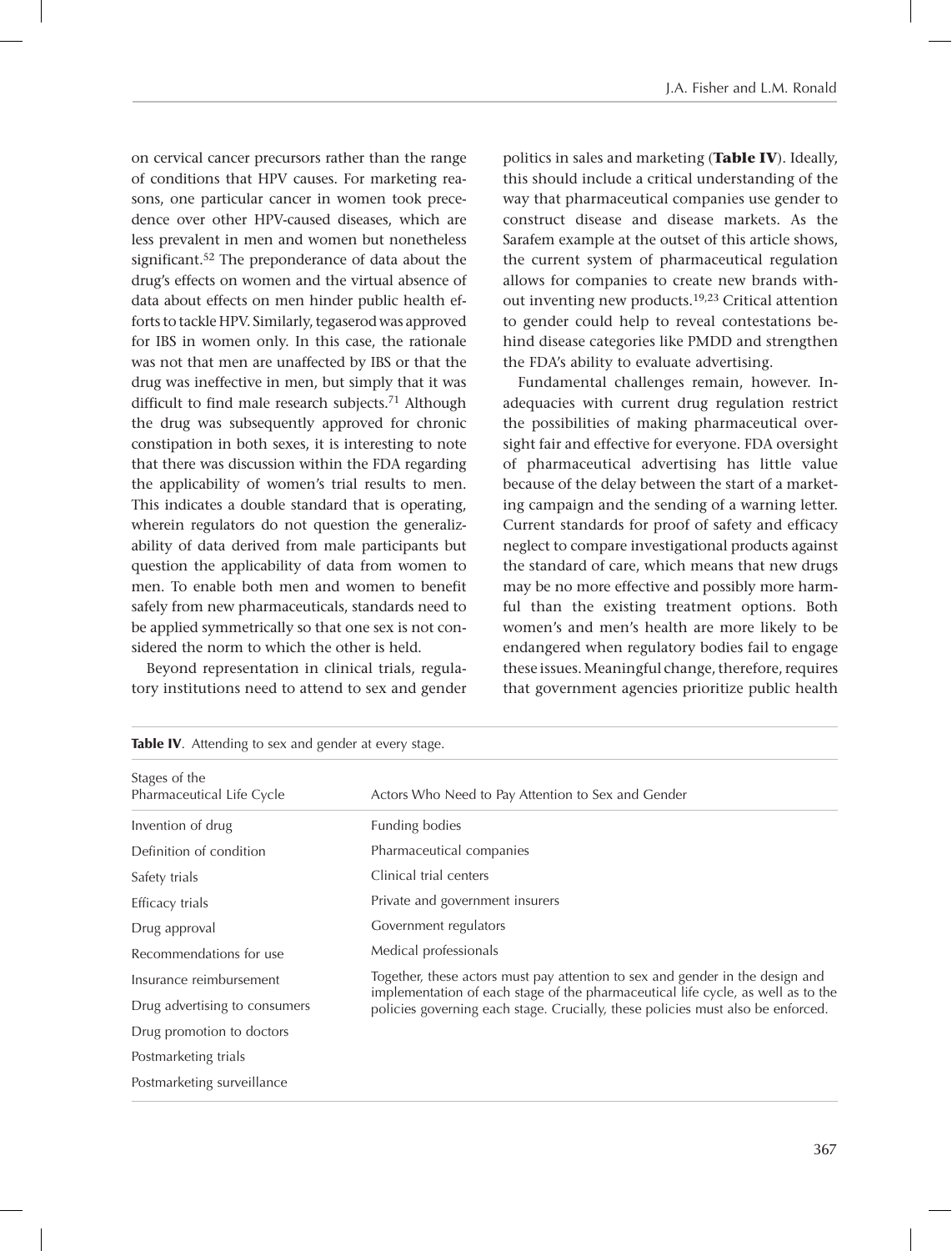over the industry's interest in bringing new drugs to market.

#### ACKNOWLEDGMENT

Both authors contributed equally and have indicated that they have no conflicts of interest regarding the content of this article.

#### **REFERENCES**

- 1. Bren L. Does sex make a difference? *FDA Consum Mag.* 2005;39:10–15.
- 2. Khan A, Brodhead AE, Schwartz KA, et al. Sex differences in antidepressant response in recent antidepressant clinical trials. *J Clin Psychopharmacol*. 2005;25:318–324.
- 3. US Government Accountability Office (GAO). Drug safety: Most drugs withdrawn in recent years had greater health risks for women. Washington, DC; 2001. Report no. GAO-01-286R. http://www. gao.gov/new.items/d01286r.pdf. Accessed July 12, 2010.
- 4. Arney J, Rafalovich A. Incomplete syllogisms as techniques of medicalization: The case of directto-consumer advertising in popular magazines, 1997 to 2003. *Qual Health Res*. 2007;17:49–60.
- 5. Chananie RA. Psychopharmaceutical advertising strategies: Empowerment in a pill? *Sociol Spectr*. 2005;25:487–518.
- 6. Frosch DL, Krueger PM, Hornik RC, et al. Creating demand for prescription drugs: A content analysis of television direct-to-consumer advertising [published correction appears in *Ann Fam Med.* 2007; 5:179]. *Ann Fam Med*. 2007;5:6–13.
- 7. US Government Accountability Office (GAO). Prescription drugs: FDA oversight of direct-toconsumer advertising has limitations. Washington, DC; 2002. Report no. GAO-03-177. http://www.gao. gov/new.items/d03177.pdf. Accessed July 12, 2010.
- 8. Grow JM, Park JS, Han X. "Your life is waiting!" Symbolic meanings in direct-to-consumer antidepressant advertising. *J Commun Inq*. 2006;30:163–188.
- 9. Kallen A, Woloshin S, Shu J, et al. Direct-toconsumer advertisements for HIV antiretroviral medications: A progress report. *Health Aff (Millwood)*. 2007;26:1392–1398.
- 10. Kaphingst KA, DeJong W, Rudd RE, Daltroy LH. A content analysis of direct-to-consumer television

prescription drug advertisements. *J Health Commun*. 2004;9:515–528.

- 11. Kempner J. Gendering the migraine market: Do representations of illness matter? *Soc Sci Med.* 2006; 63:1986–1997.
- 12. Klausner JD, Kim A, Kent C. Are HIV drug advertisements contributing to increases in risk behavior among men in San Francisco, 2001? *AIDS*. 2002; 16:2349–2350.
- 13. Wakefield M, Durrant R. Effects of exposure of youths at risk for smoking to television advertising for nicotine replacement therapy and Zyban: An experimental study. *Health Commun*. 2006;19:253–258.
- 14. Wienke C. Male sexuality, medicalization, and the marketing of Cialis and Levitra. *Sex Culture*. 2005; 9:29–57.
- 15. Woloshin S, Schwartz LM, Tremmel J, Welch HG. Direct-to-consumer advertisements for prescription drugs: What are Americans being sold? *Lancet*. 2001;358:1141–1146.
- 16. Mamo L, Fosket JR. Scripting the body: Pharmaceuticals and the (re)making of menstruation. *Signs: J Women Culture Soc*. 2009;34:925–949.
- 17. Josefson D. FDA warning to manufacturers of AIDS drugs. *BMJ*. 2001;322:1143.
- 18. Eli Lilly and Company. Straight talk. 2000 Annual report. http://files.shareholder.com/downloads/LLY/ 0x0x221674/F5DC5925-4850-4202-A324-A0F0607 EC57C/(%3Cem%3Efinancials%20not%20included %3C/em%3E).pdf. Accessed February 12, 2010.
- 19. Greenslit N. Depression and consumption: Psychopharmaceuticals, branding, and new identity practices. *Cult Med Psychiatry*. 2005;29:477–502.
- 20. Herzberg D. *Happy Pills in America: From Miltown to Prozac*. Baltimore, Md: The Johns Hopkins University Press; 2009.
- 21. US Food and Drug Administration. Letter to Eli Lilly and Company, November 16, 2000. Re: NDA #28-936, Sarafem (fluoxetine HCl) Tablets, MACMIS #9523. http://www.fda.gov/downloads/Drugs/ GuidanceComplianceRegulatoryInformation/ EnforcementActivitiesbyFDAWarningLetters andNoticeofViolationLetterstoPharmaceutical Companies/UCM166304.pdf. Accessed July 12, 2010.
- 22. Hilts PJ. *Protecting America's Health: The FDA, Business, and One Hundred Years of Regulation*. New York, NY: Alfred A. Knopf; 2003.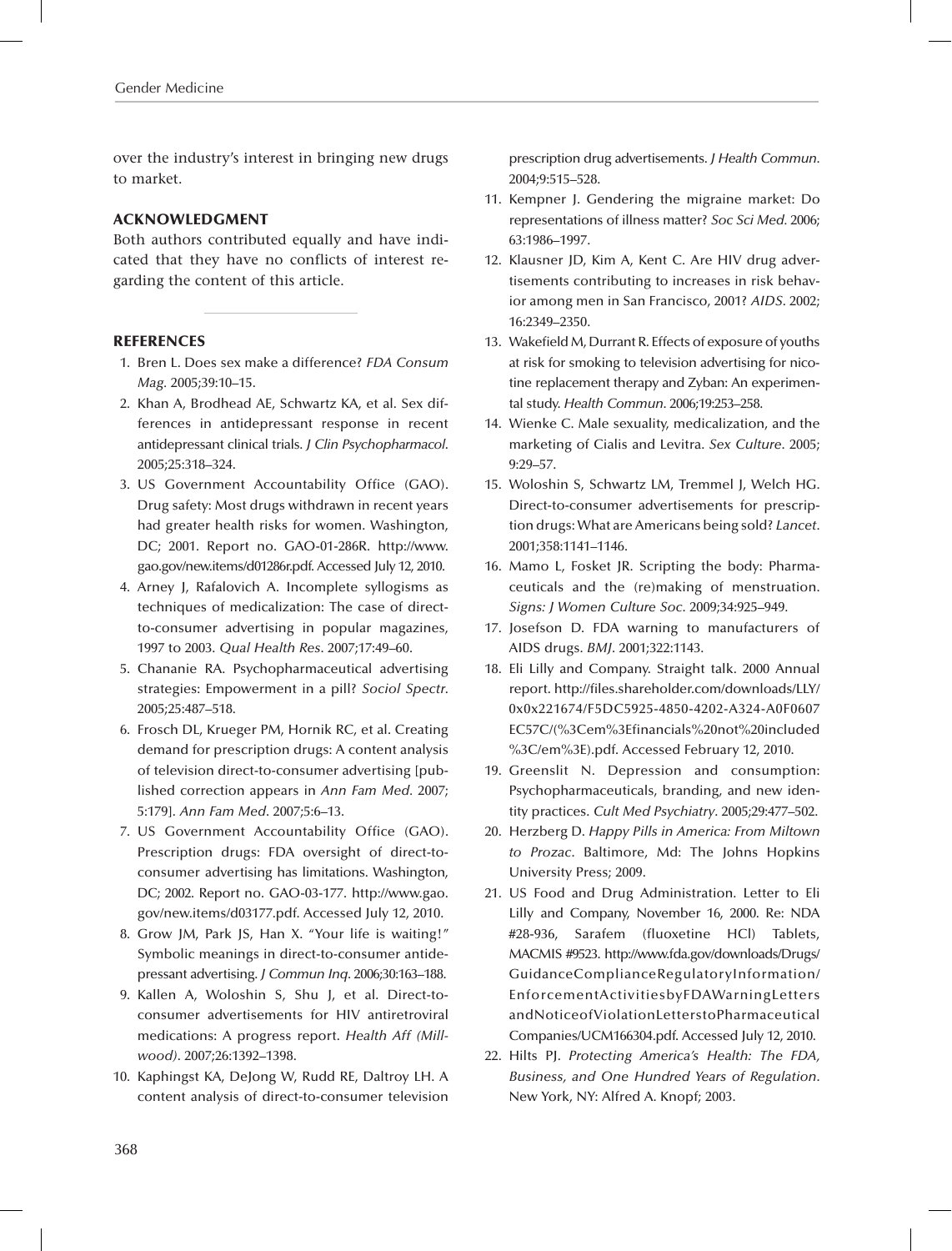- 23. Angell M. *The Truth About the Drug Companies: How They Deceive Us and What to Do About It*. New York, NY: Random House; 2004.
- 24. Donohue J. A History of drug advertising: The evolving roles of consumers and consumer protection. *Milbank Q*. 2006;84:659–699.
- 25. Ronald L. *Empowered to Consume: Direct-to-Consumer Advertising and Pharmaceutical Governance* [dissertation]. Troy, NY: Rensselaer Polytechnic Institute; 2006.
- 26. Biddle J. Lessons from the Vioxx debacle: What the privatization of science can teach us about social epistemology. *Soc Epistemol*. 2007;21:21–39.
- 27. La Puma J, Seltzer J. Phase IV market steams ahead. *CenterWatch*. 2002;9:9–13.
- 28. Lexchin J. Lifestyle drugs: Issues for debate. *CMAJ*. 2001;164:1449–1451.
- 29. Wiktorowicz ME. Emergent patterns in the regulation of pharmaceuticals: Institutions and interests in the United States, Canada, Britain, and France. *J Health Polit Policy Law*. 2003;28:615–658.
- 30. Pharmaceuticals and Medical Devices Agency, Japan (PMDA). History. http://www.pmda.go.jp/ english/about/history.html. Accessed July 13, 2009.
- 31. Kahn J. Harmonizing race: Competing regulatory paradigms of racial categorization in international drug development. *Santa Clara J Int Law.* 2006;5:34–56.
- 32. Nuijten MJ, Berto P, Berdeaux G, et al. Trends in decision-making process for pharmaceuticals in Western European countries. *HEPAC Health Econ Prev.* 2001;2:162–169.
- 33. Epstein S. *Inclusion: The Politics of Difference in Medical Research*. Chicago, Ill: University of Chicago Press; 2007.
- 34. US Government Accountability Office (GAO). Women's health: Women sufficiently represented in new drug testing, but FDA oversight needs improvement. Washington, DC; 2001. Report no. GAO-01-754. http://www.gao.gov/new.items/d01754. pdf. Accessed July 12, 2010.
- 35. Carpenter D. *Reputation and Power: Organizational Image and Pharmaceutical Regulation at the FDA.* Princeton, NJ: Princeton University Press; 2010.
- 36. Hollander I. Viagra's rise above women's health issues: An analysis of the social and political influences on drug approvals in the United States and Japan. *Soc Sci Med*. 2006;62:683–693.
- 37. Noah L. A miscarriage in the drug approval process? Mifepristone embroils the FDA in abortion politics. *Wake Forest L Rev*. 2001;36:571–603.
- 38. US Government Accountability Office (GAO). US Food and Drug Administration: Approval and oversight of the drug Mifeprex. Washington, DC; 2008. Report no. GAO-08-751. http://www.gao.gov/ new.items/d08751.pdf. Accessed July 12, 2010.
- 39. Kloner RA, Zusman RM. Cardiovascular effects of sildenafil citrate and recommendations for its use. *Am J Cardiol.* 1999;84:11N–17N.
- 40. Marshall BL. 'Hard science': Gendered constructions of sexual dysfunction in the 'Viagra age'. *Sexualities*. 2002;5:131–158.
- 41. Pinnow E, Sharma P, Parekh A, et al. Increasing participation of women in early phase clinical trials approved by the FDA. *Womens Health Issues*. 2009;19:89–93.
- 42. Corrigan OP. "First in man": The politics and ethics of women in clinical drug trials. *Fem Rev*. 2002; 72:40–52.
- 43. Birke L. In pursuit of difference: Scientific studies of women and men. In: Lederman M, Bartsch I, eds. *The Gender and Science Reader*. London, UK; New York, NY: Routledge; 2001:309–322.
- 44. Fisher JA. *Medical Research for Hire: The Political Economy of Pharmaceutical Clinical Trials*. New Brunswick, NJ: Rutgers University Press; 2009.
- 45. Corrigan OP. A risky business: The detection of adverse drug reactions in clinical trials and postmarketing exercises. *Soc Sci Med*. 2002;55:497–507.
- 46. Miller MA. Gender-based differences in the toxicity of pharmaceuticals—The Food and Drug Administration's perspective. *Int J Toxicol*. 2001;20:149–152.
- 47. Rademaker M. Do women have more adverse drug reactions? *Am J Clin Dermatol*. 2001;2:349–351.
- 48. Meibohm B, Beierle I, Derendorf H. How important are gender differences in pharmacokinetics? *Clin Pharmacokinet*. 2002;41:329–342.
- 49. Martin RM, Biswas PN, Freemantle SN, et al. Age and sex distribution of suspected adverse drug reactions to newly marketed drugs in general practice in England: Analysis of 48 cohort studies. *Br J Clin Pharmacol*. 1998;46:505–511.
- 50. Schwartz JB. The current state of knowledge on age, sex, and their interactions on clinical pharmacology. *Clin Pharmacol Ther*. 2007;82:87–96.